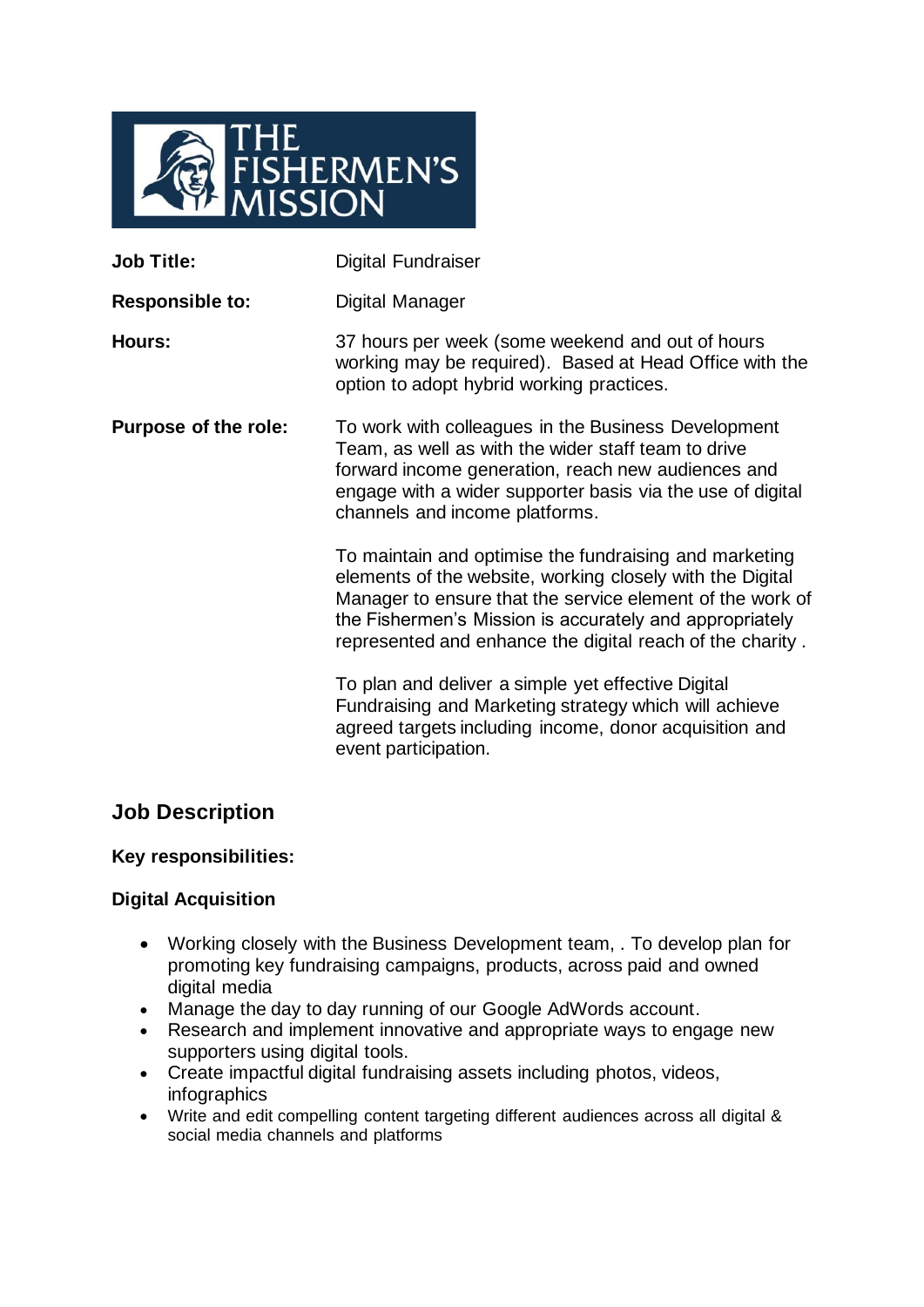- Develop and implement at least one major national digital participation event and one significant profile-raising campaign per year (these to be defined within the strategy in consultation).
- Pass on best practice and learning to the wider organisation, offering occasional support.
- Achieve the income target for this role.
- Keep on top of digital fundraising innovations and consider how these might benefit the charity
- Deliver paid advertising on Facebook, Instagram working closely with the business development team to support delivery of campaigns

## **Website**:

- Maximise relevant, high-quality traffic to the digital fundraising appeals using a range of techniques
- Maintain the online donation pages to support fundraising activities
- Be an experienced user of the content management system able to trouble shoot and suggest improvements working with third party provider

## **Email Marketing:**

- Develop and implement an email marketing campaign working closely with other team members
- Introduce methods of receiving our publicity via email as well as other digital methods.

## **Reporting and Analysing:**

- Manage the tracking of digital fundraising activity to enable full analysis and reporting.
- Monitor and report on emerging technologies and new legislation and guidelines on digital fundraising and communication.
- Ensure that online activity is measured, analysed and results shared using Google Analytics and other digital analysis tools and analyse data to inform decision making
- Always ensure that we are following data protection laws, in how we collect, store and retain supporter information.
- Make sure our merchandising and giving online profile is PCI compliant
- Track and analyse digital metrics to measure success, evaluate and report on digital fundraising activity and ensure key learnings are used to increase future income.

**To work at all times with compassion and empathy, within the Christian Ethos of the organisation.**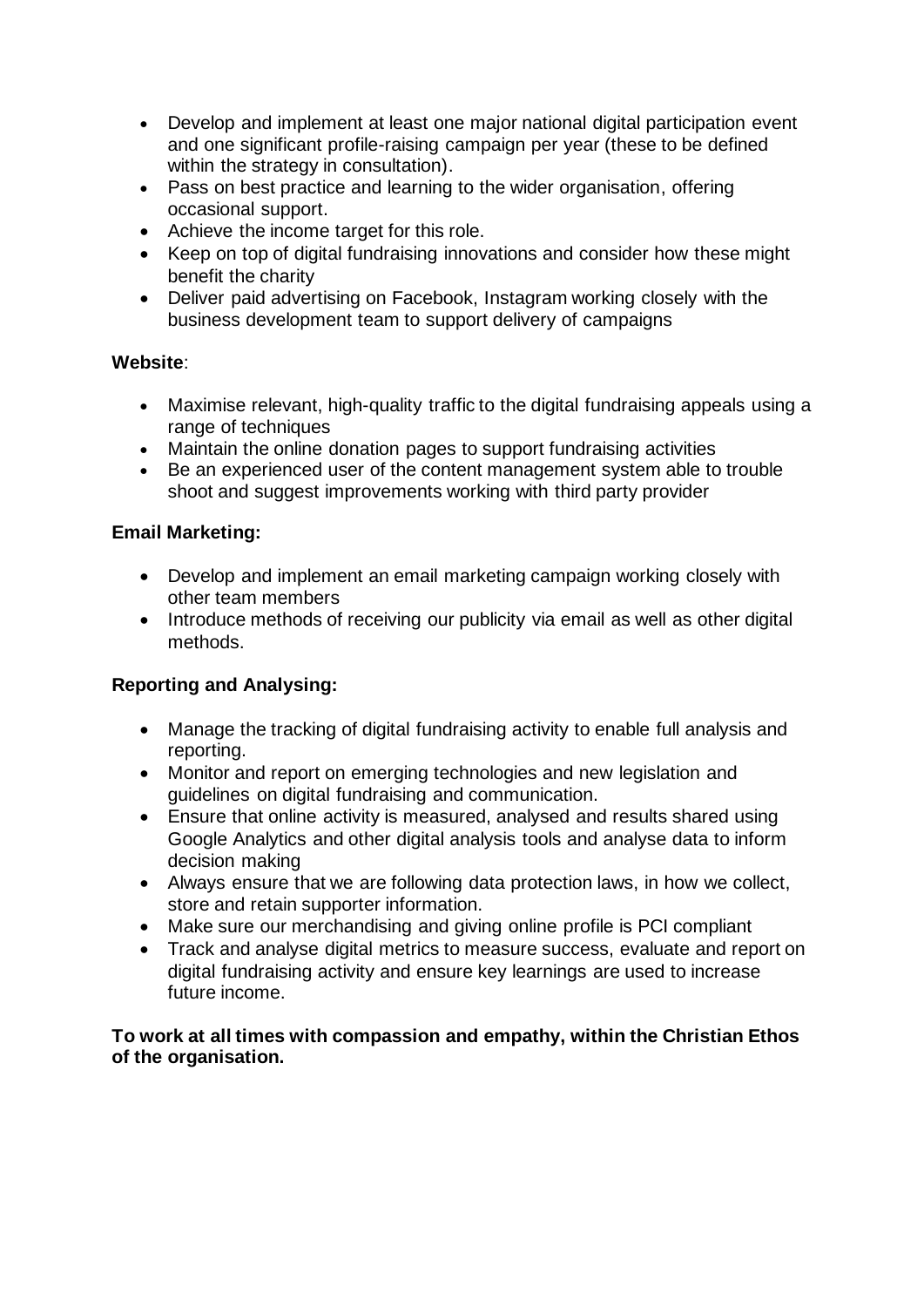### **Job & People Spec**

#### **Essential:**

Experience of using digital fundraising channels, content design & tools including social media to increase income to achieve working targets

Experienced in digital marketing and/or fundraising; content design and implementation and working to targets.

Good working knowledge of MS365 and Sharepoint

Expertise in the working with social media platforms and website content management systems such as Hootsuite, Later and Wordpress.

Proven ability delivering creative and effective digital fundraising campaigns

Strong interpersonal skills and comfortable to talking to people from all backgrounds

Organised and structure approach to work

Excellent time management and prioritisation skills

Passion for and experience of producing a variety of online content and/or digital communications such as video, audio, infographic and social media

#### **Desirable**

Experience of working creatively. Experience of HTML and CSS Video editing skills Experience with Adobe suite including InDesign and Photoshop Experience with setting up PPC campaigns on Adwords Qualified driver with access to a vehicle

### **Person Specification**

A creative thinkiner who demonstartes a passion of innovation and applies it to working practises Passionate about communicating a cause both digitally and in person Great team member and supporter of others Alive to new ideas and learning Ability to form and maintain good working relationships both internally and externally